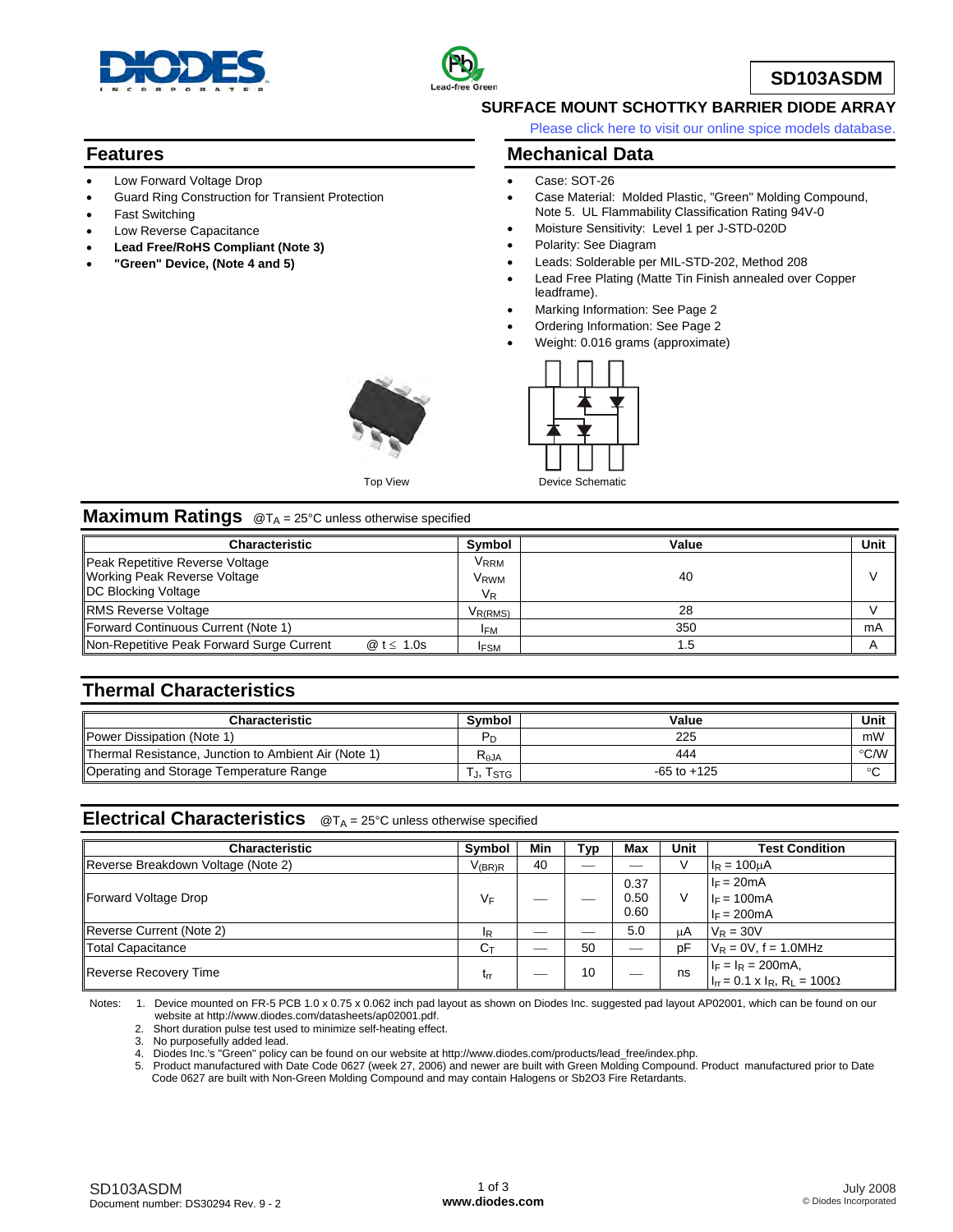

# **SD103ASDM**



# **Ordering Information** (Notes 5 & 6)

| Part Number<br>mpe                                             | "<br>cası                                  |                             |
|----------------------------------------------------------------|--------------------------------------------|-----------------------------|
| $\overline{\phantom{a}}$<br>nn.<br>^`<br>JM-<br>. .<br><br>ىات | $\sim$ $\sim$ $\sim$<br>$\Omega$<br>`<br>້ | 3000<br>Ree<br>$\mathbf{x}$ |

Notes: 6. For packaging details, go to our website at <http://www.diodes.com/datasheets/ap02007.pdf>.

# **Marking Information**



KSU = Product Type Marking Code YM = Date Code Marking  $Y = Year (ex: T = 2006)$  $M =$  Month (ex:  $9 =$  September)

#### Date Code Key

| Year         | 2002 | 2003 | 2004 | 2005 | 2006 | 2007 | 2008 | 2009 | 2010 | 2011 | 2012 | 2013 | 2014 | 2015       |
|--------------|------|------|------|------|------|------|------|------|------|------|------|------|------|------------|
| Code         | N    |      |      |      | -    |      |      | M    |      |      |      |      |      | ⌒<br>ັ     |
| <b>Month</b> | Jan  | Feb  | Mar  |      | Apr  | May  | Jun  | Jul  | Aug  | Sep  |      | Oct  | Nov  | <b>Dec</b> |
| Code         |      |      |      |      |      |      |      |      |      |      |      |      | N    |            |